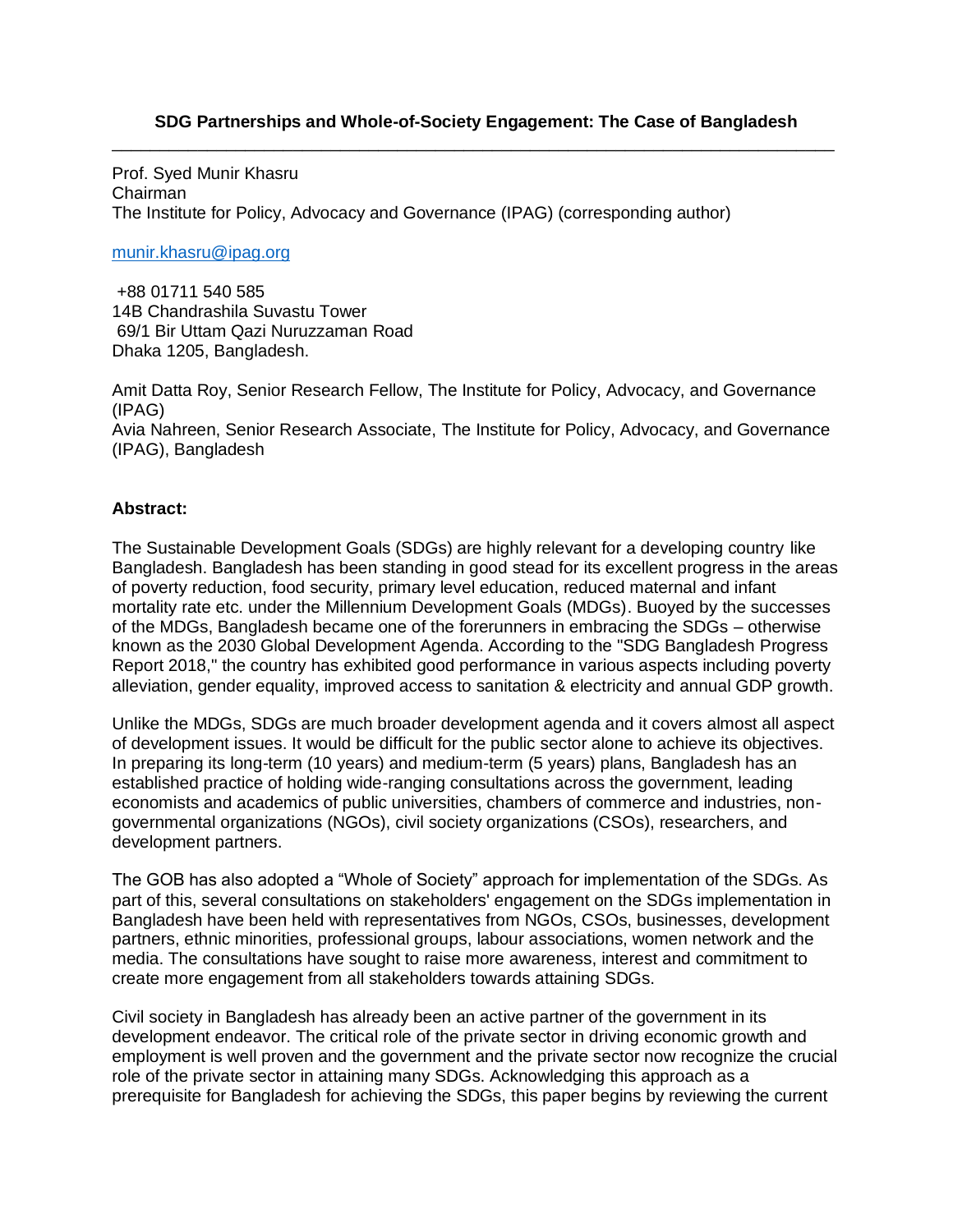scenario of "Whole of Society" approach undertaken by Bangladesh and scrutinizes the existing initiatives. It identifies the key non-state actors for this approach in the context of Bangladesh to achieve the SDGs. The research paper then explores the different dimensions of engagement for different stakeholders with the government to attain the SDGs in Bangladesh. Among the stakeholders, this paper gives special attention to the academia and research community and how they can contribute to achieve the SDGs in Bangladesh.

Finally, recommendations are made on how a research initiative can be designed or implemented in Bangladesh so that more effective and innovative solutions can be formulated for attaining the SDGs. This sets of recommendation has been provided taking into account the faster changing social, economic, political, and especially the technological landscape of the world, as well as the country context of Bangladesh.

#### **Introduction:**

The Sustainable Development Goals (SDGs) are a set of 17 interconnected development goals envisioned by the UN to be reached by all its member states by 2030. The goals have 169 targets and the overarching aims of the goals is to reduce poverty, improve the environment and better human rights. Before the SDGs, there were the Millennium Development Goals (MDGs) which helped countries reduce poverty and improve numerous development indicators like maternal mortality rate, infant mortality rate, stunting etc. Unlike the MDGs which were limited in scale and were mostly geared towards developing countries, the SDGs are more comprehensive and universal and are meant for both the developed and the developing world.

What is also unique about these goals is that it is expected that their formulation, adaptation, implementation and evaluation would go through a 'whole of society' approach. A whole of society approach means these goals are not just meant to be understood and fulfilled by governments and policymakers. Non-governmental units of societies like the private corporations, non-government organizations, think-tanks, religious organizations, civil society bodies, rights organizations, scientific organizations, and academic institutions all have a significant role to play. To accomplish all the targets under Goal 13 which is 'To combat climate change' environmentalists, scientists, rights organizations, multilaterals, local NGOs and local governments would need to work together to both raise money and implement required changes with the raised finance.

Accomplishing the SDGs is a massive task and requires adept policy formulation and implementation. It is also important for each signatory member country to chart a road map and draw out relevant ministries and people who would take lead in bringing all actors under a single platform and motivate and synchronize them to reach the goals. In that regard, Bangladesh has undertaken an exemplary job of identifying ministries and personnel to lead the task of accomplishing the greatest number of targets before 2030. The country has successfully mapped ministries as per relevant SDG, undertaken a rigorous data-gap analysis, created a monitoring and evaluation framework, action plan and financing strategy. It has also created a real-time, web-based SDG tracker. Bangladesh has also, to a certain extent, involved non-state actors and created effective partnerships with them. The country already has a rich history of achieving development goals through multi-stakeholder partnership and is the birthplace of the world's biggest NGO.

It may also be noted that Bangladesh also has had a satisfying track record in reaching the MDGs and did well in reducing poverty gap ratio, attaining gender parity at primary and secondary education, under-five mortality rate reduction, containing HIV infection with access to antiretroviral drugs, children under five sleeping under insecticide treated bed nets, detection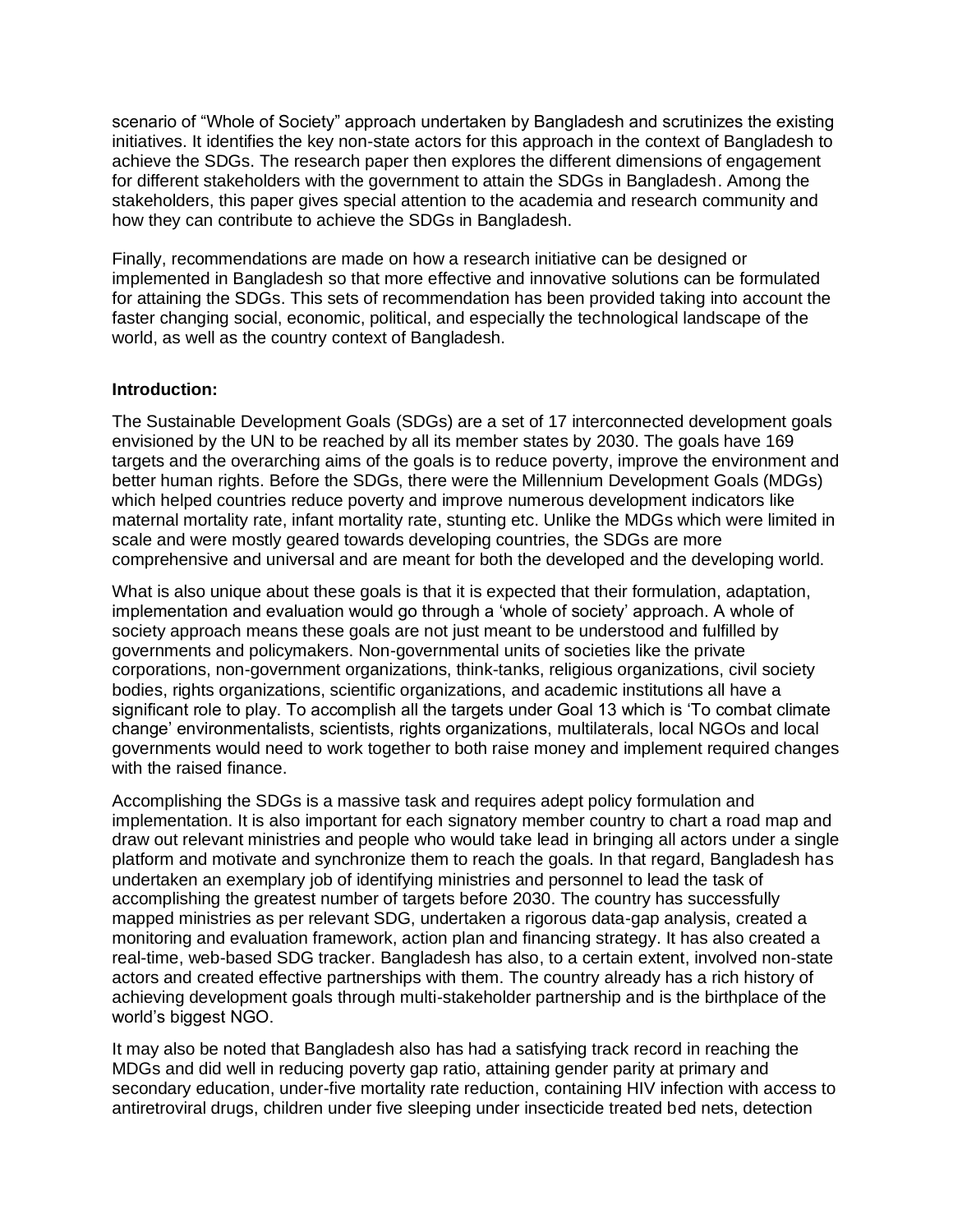and cure rate of tuberculosis under directly observed treatment short course and others. Bangladesh was well ahead of some regional neighbors in achieving targets of Universal Primary Education and with respect of share of women in wage employment in the nonagriculture sector, Bangladesh outperformed India, Pakistan, Nepal, Afghanistan, and Bhutan.

This paper hence would analyze in details:

- How the Bangladesh government developed its own SDG ecosystem and how the 'whole of society' approach was undertaken when developing the ecosystem?
- How the non-state actors in Bangladesh with effective partnership with the government would play a crucial role in reaching many of the SDGs on time?
- Some of the existing gaps that remain in effectively pursuing the SDGs and how the academia and the scientific community in Bangladesh can help to bridge that gap?
- Some of the key dimensions that need to be considered before designing a research on SDGs in the context of Bangladesh.

## **Chapter 1. What is the Whole of Society Approach?**

The whole of society approach has today become an opt-repeated and also much abused jargon particularly in the international development sphere. In modern societies today, a host of actors play their designated roles to bring about required social, economic and political changes and also carry on with day to day activities of statecraft. With time, the actors and entities in a society and state have evolved and become numerous. Governments, religious organizations, private and public education institutions, lobbying groups, political parties, cultural groupings, small and large businesses, family units, multilateral institutions, corporations, charitable foundations and regulatory bodies, all have their unique and interrelated roles to play. These social units regularly and continuously engage among each other and keep running the wheels of modern nations.

The Sustainable Development Goals (SDGs), are a set of 17 interrelated goals envisioned by the United Nations to be reached by all countries by 2030. Standing at 2019 today, the world has another ten years to reach the highest possible number of targets by 2030. It is undeniably a herculean task which can only be achieved through active participation of all relevant actors and institutions in a society. It is not a set of goals to be decided and delivered only by governments of developing countries through consultation and assistance from governments of developed countries. T

The formulation of the SDGs itself took multi-stakeholder and 'whole of society' approach. To finalize the 17 goals, UN conducted a large consultation programme and formed expert groups (Ford 2015). The UN General Assembly formulated a 30-member working group to develop the SDGs (UN n.d.). The range of targets are too wide-ranging to be achieved by government alone. For example, to combat gender inequality, government would require the assistance of religious leaders, local government institutions, and the private sector. The same goes for mitigating climate change consequences. Climate change adaptation change only occur with the help of local NGOs who would effectively be able to both assess local problems and find local solutions through global efforts.

A UNESCAP discussion paper (Cázarez-Grageda 2018), analyses the different roles, incentives and levels of participation of different actors in the review process of SDGs nationwide implementation. The study shows civil society is motivated by having its work recognized and influencing public policy. Incentives in the private sector are driven by the possibility of business cases. Academia too wants opportunities to connect research outputs with policy-making. The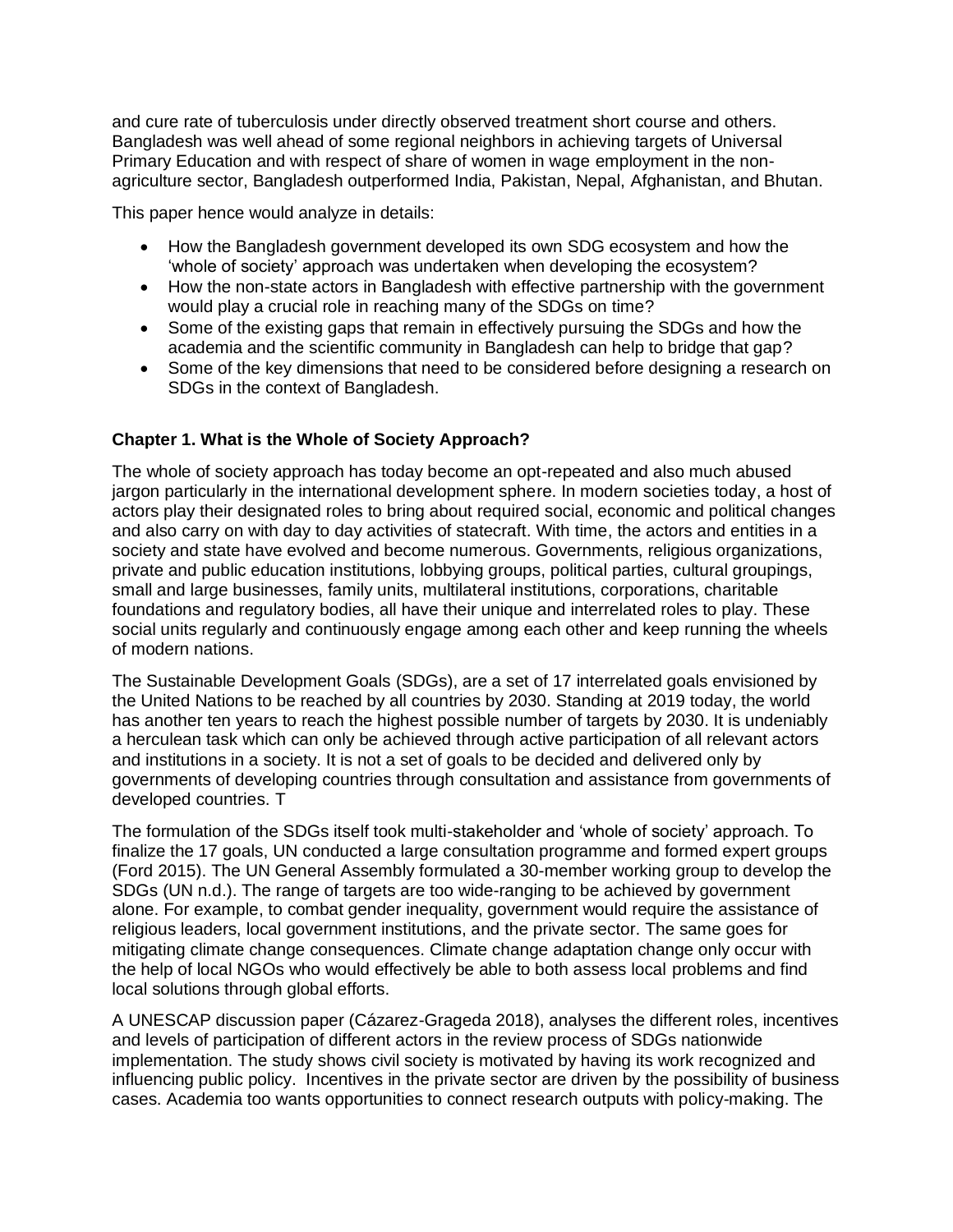four levels of state and non-state engagement are informative, consultative, empowering and partnerships. For there to be effective engagement there needs to be genuine interest, space for knowledge co-creation and partnership on equal footing.

If we are to provide a definition of 'the whole of society approach', WHO has summarized it as "Acknowledge the contribution of and important role played by all relevant stakeholders, including individuals, families and communities, intergovernmental organizations and religious institutions, civil society, academia, the media, voluntary associations and, where and as appropriate, the private sector and industry, in support of national efforts…." (World Health Organization (WHO) 2016).

For Bangladesh, a low-lying deltaic plain located in South Asia, with a population of 24 million (World Bank 2019) people still living below the poverty line, the SDGs are immensely important. The country was a stellar performer on the Millennium Development Goals (MDGs) which were a precursor to the SDGs. As per the country's 2018 SDG Progress, there have been improvements in reducing extreme poverty, increasing social safety nets, and effective spending on health and education. As per the report, Bangladesh is well on track in reaching several SDG targets. In preparing its national SDG Agenda and reviewing its progress, Bangladesh has taken a 'whole of society' approach and have engaged multiple stakeholders to reach consensus. In the next chapter after briefly describing the Bangladesh SDG achievement ecosystem, we would look into how Bangladesh has undertaken the 'whole of society' approach and if there are any lessons other developing countries can take from Bangladesh's approach.

## **Chapter 2. SDG Ecosystem of Bangladesh**

Ever since ratifying the SDGs, even within the government, Bangladesh has taken a consultative approach and have incorporated SDG attainment a priority in not just one but most key ministries. Instead of making one person or Ministry, the key focal point for the SDGs, the government established an Inter-Ministerial Committee on SDG Monitoring and Implementation in November 2015. The committee is comprised of 19 senior staff from different ministries and divisions. The General Economics Division acts as the secretariat to coordinate implementation at the policy level. The GED organized a workshop in December 2015 with 69 participants representing 31 ministries and government agencies (Mapping of Ministries by Targets in the implementation of SDGs aligning with 7th Five Year Plan (2016-20) 2016). To assess the position where Bangladesh stands in each of the 169 indicators, data is of utmost importance. To assess if adequate data is available, Bangladesh's Planning Commission conducted a review which revealed that Bangladesh has data for 70 indicators and partially available data for 108 indicators. This review was conducted with the help of the local government institutions.

Bangladesh today is an exemplary country in terms of incorporating SDG milestones in their major development plans. In both the incorporation and review process, Bangladesh has used nationwide 'whole of society' approach to ensure that no one is left behind and that the development agenda is not partisan. Bangladesh aims to achieve the SDGs through three Five Year Plans (FYP), the 7<sup>th</sup> FYP (2016-2020) 8 FYP (2021-2025) and 9<sup>th</sup> FYP (2026-2030).Outside of the SDGs, in formulating its national five-year development plans, it has used country-wide consultations with government representatives, non-governmental organizations (NGOs), researchers, practitioners of human rights activities, and development partners. A panel of eminent and relevant personalities was also formed by the Planning Commission of the Bangladeshi government to reflect take their advice and recommendation in key development plans. Role of private sector in particular has become more prominent in Bangladesh today and they provide critical health, communication and financial services to people of all social and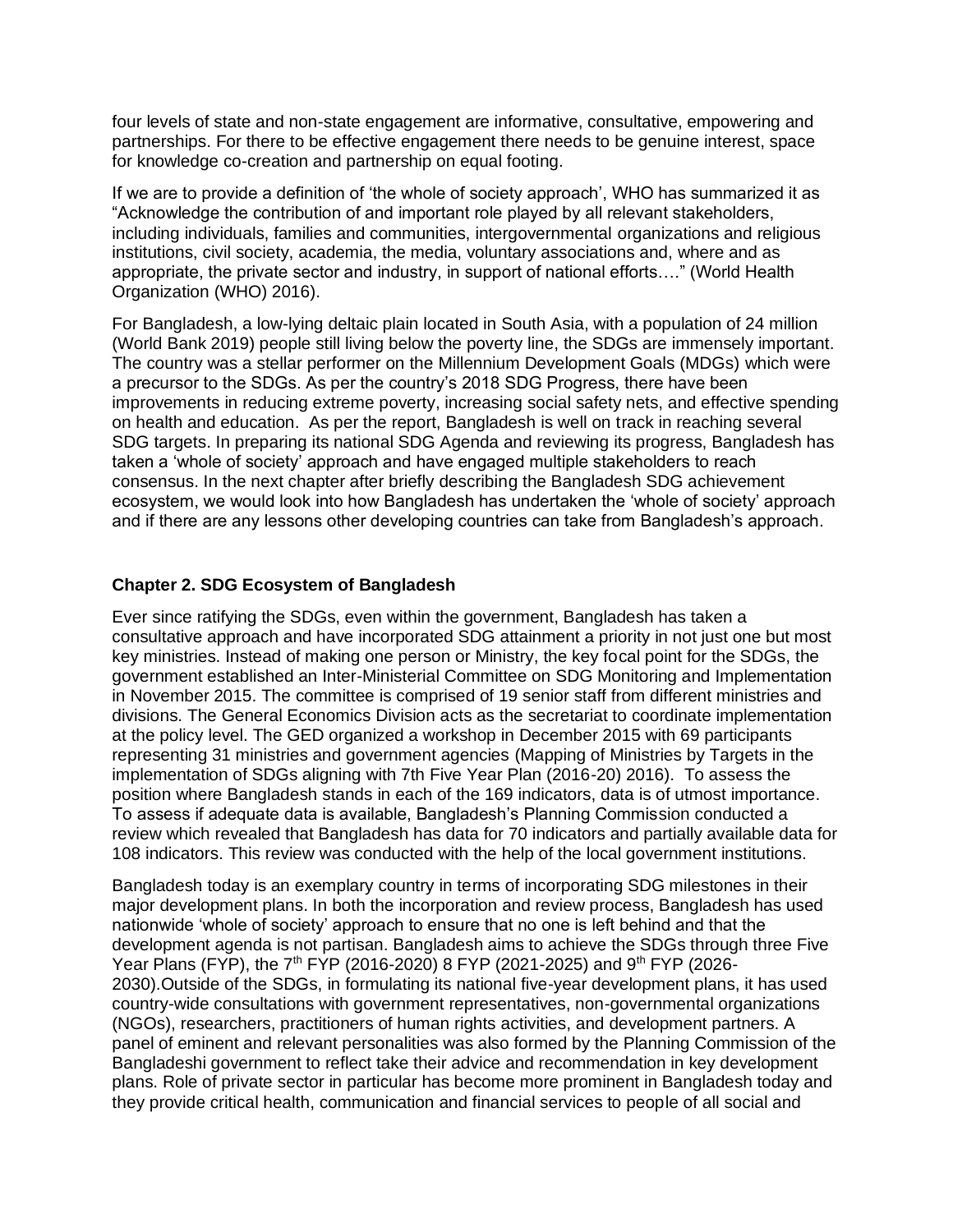economic strata. Hence, they too were critically involved in formulation of all key development plans. (United Nations Development Programme (UNDP) 2017).

Given the importance and priority of the task, 'SDGs Implementation and Monitoring Committee' has been formed at the Bangladesh Prime Minister's Office to facilitate and implement of the SDGs (Moinuddin 2018). For each of the 169 SDG targets, a lead ministry, associate ministry, actions to achieve the SDG targets during  $7<sup>th</sup>$  Five Year Plan (2016-2020) and list of existing policy instrument has been identified, although information is not available for all targets. An SDG Tracker has also been created by the government which is essentially a website which updates how far Bangladesh has come in achieving each of the 17 SDGs. The website is open to all and is an example of undertaking a 'whole of society' where information regarding SDGs in real is not available for relevant government employees but for all to see. In 2016 the General Economics Division (GED) with the technical and financial assistance of Support to Sustainable and Inclusive Planning (SSIP) Project organized an Inter-ministerial Consultation Workshop on 'Designing a SDGs Monitoring Framework (UNDP 2017)'

## **Chapter 3. Mode of engagement with different stakeholders**

A number of civil society organizations today have incorporated their existing work and have taken up new assignments and inquiries dealing with the SDGs. The Citizen's Platform for the SDGs is an independent and voluntary civil society platform consisting of a core group of advisors made up of eminent personalities and 104 organizations. The aims of the platform is to independently track the progress of SDG delivery; advocate for policy formulation to better reach the SDGs, bring transparency in the implementation process; and, facilitate exchange of information and coordination among all those working on the SDGs in Bangladesh (Citizen's Platform for SDGs n.d.). The Insitute for Policy, Advocacy and Governance (IPAG) in Bangladesh have been assigned to become the Bangladesh co-host for the Sustainable Development Solutions Network (SDSN). As the co-host, IPAG would formulate a network of universities, chamber bodies and NGOs working on SDG in Bangladesh so that they can undertake research and advocacy collaboratively under a single platform.

Given the substantial role private sector is to play in ensuring the SDGs, the government, relevant UN agencies met with the private sector by arranging a consultation session titled ' 'Role of the Private Sector in Facilitating the SDGs.' As per the SDG Financing Strategy of Bangladesh, the government expects the private sector, which now make up substantial portion of the economy, to contribute large amounts to fill the financing gap. As per the 'SDGs Financing Strategy' in the  $7<sup>th</sup>$  FYP, which is central to achieving SDGs, private sector is expected to finance 77.3% of the outlays. Beyond the  $7<sup>th</sup> FYP$ , in total private sector would bear between 37% to 46% of the total additional SDG costs during FY 2017 and FY 2030. (General Economics Division, Planning Commission 2017). The strategy also highlights the role of publicprivate partnerships (PPPs), however absence of well-thought out legal framework, lack of competent professionals and lack of PPP capacities in most Ministries have so far prevented PPPs from making substantial contributions. In addition to the private sector, NGOs too have been identified as potential source of financing and they have been estimated to contribute around 4% of the cost.

Bangladesh is considered an 'NGO success story.' After its independence from Pakistan in 1971, Bangladesh was a war-torn country of limited resources. Its government was heavily limited and was not to fully deliver public services like health, education, and disaster relief. Both local and international NGOs have helped Bangladesh increase literacy, better manage natural disasters, empower women, increase life expectancy, reduce maternal mortality, curb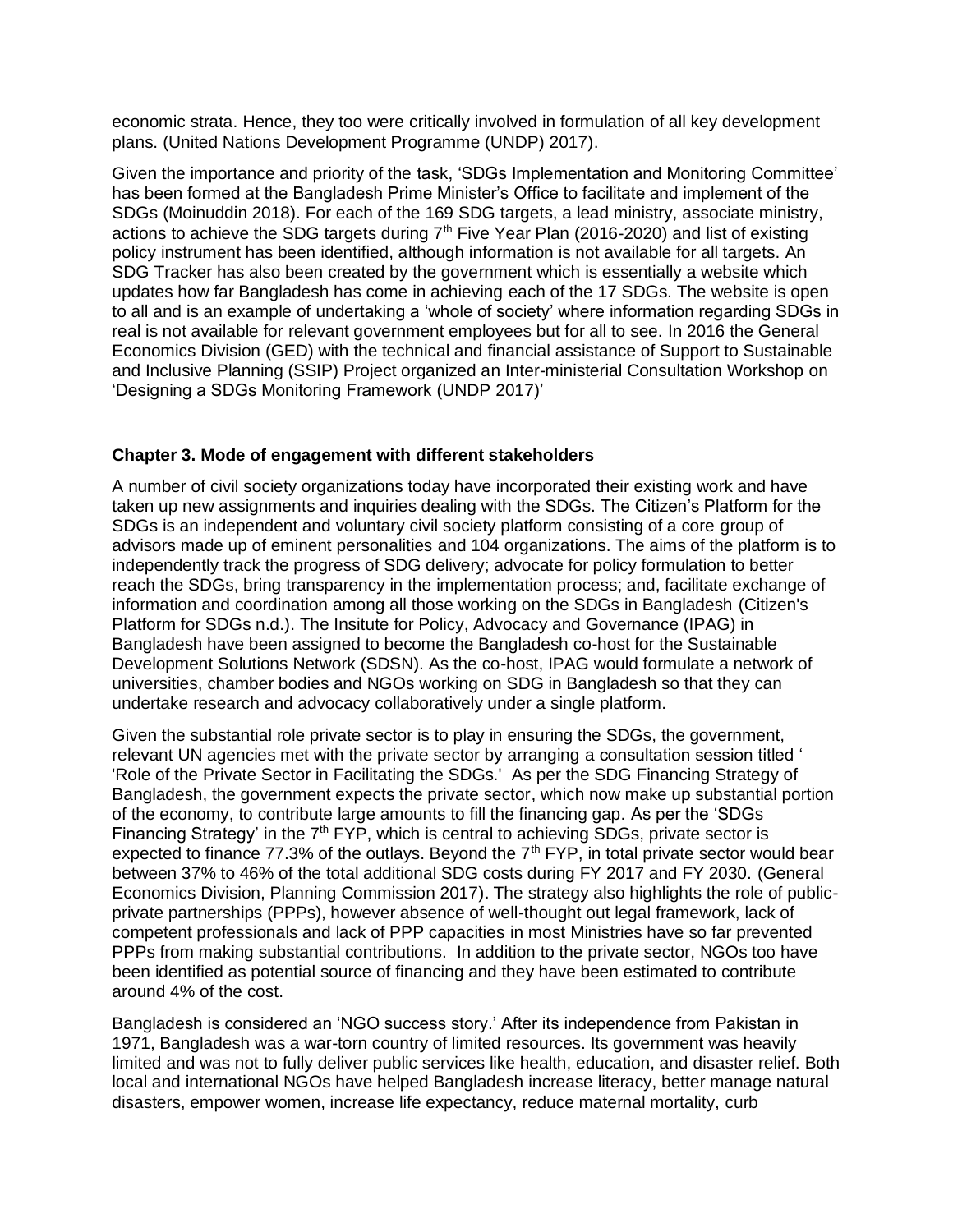population growth and supply door to door vital healthcare services. Today NGOs are also helping rural households to adapt green technology like solar power making Bangladesh the country to have the highest rate of household to install and use solar power. NGOs have played a pivotal role in ensuring Bangladesh reach a large number of MDGs and they will also play a major role in ensuring the country reaches the maximum possible SDG targets (Khan 2019).

#### **Chapter 4. Research and Data to support SDG agenda for Bangladesh**

It is important to establish Multi Stakeholder Partnership (MSP) for achieving the SDGs for Bangladesh. The government, development partners, NGOs, and private sector have strong role to play to achieve the Vision 2030. As written in Chapter 2, that the Government of Bangladesh has made good progress in terms of creating a comprehensive knowledge base on all the 17 SDGs. However, there is no specific initiative to conduct research on all the targets. Fact based evidences are required to support the policy makers for formulating effective policies.

Bangladesh made remarkably well in terms of achieving the MDGs and doing satisfactory progress in achieving the SDG targets, however, the research infrastructure in the country is poor and inadequate. As per the World Intellectual Property Organization (WIPO) research, Bangladesh was placed 116th out of 129 countries in the Global Innovation Index 2019 ranking, which is unchanged from last year's ranking. Bangladesh's performance in the research indicator was even poor, placed  $127<sup>th</sup>$  among the  $129<sup>th</sup>$  countries the research has covered.

Bangladesh now has 145 registered universities all over the country. More than 100,000 students are enrolled and around 30,000 faculties are providing teaching in those universities (BANBEIS Bangladesh 2018). Although the research infrastructure is very poor for all these universities but this network of universities can be leveraged to initiate research to support SDG agenda in Bangladesh. SDSN is a global network of universities, research centers, UN agencies, multilateral financing institutions, the private sector, and civil society. Through the network of SDSN, global knowledge and expertise can be mobilized to promote implementable solutions for sustainable development in Bangladesh. SDSN global network can be used to develop research capacity of the universities from Bangladesh. SDSN Bangladesh chapter already started to empanel reputed universities from Bangladesh to form a network. This network can be used to identify problem, select research topic, fund research, publish, and share with local and global audiences.

## **Chapter 5. Recommendation for Future Research**

As mentioned in the previous chapters, Bangladesh has been making decent progress in terms of achieving the Vision 2030. However, achieving the 17 goals and the targets will be a paramount task for Bangladesh. The whole-society approach can be adopted to make this ambitious vision a reality. SDSN can integrate the academia and research community to the SDG attainment process. The following are some of the recommendations for future research:

## **1. Inclusivity**

Income disparity has been growing in Bangladesh. An Oxfam study found that 5% of the population in Bangladesh has more than 95% of wealth which indicates acute economic disparity in the country. Gender disparity is also widely prevalent in Bangladesh. Social inclusion has become a problem because of Rohingya issue. Moving ahead, the Inclusivity dimension in whatever form - economic, social, gender, technological - needs to be internalized in the research and intervention design process.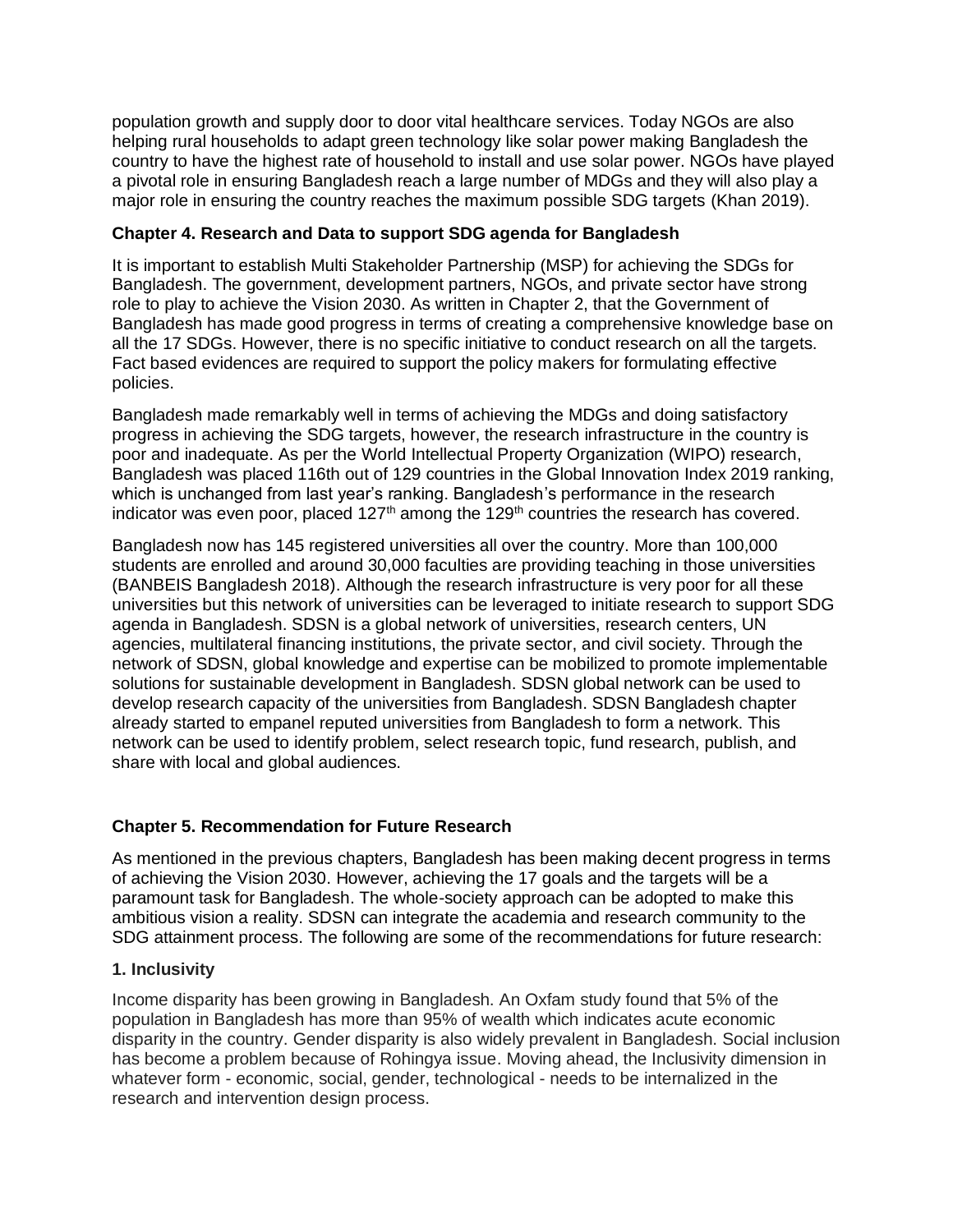# **2. Sustainability**

It is important to ensure sustainability of the research programs/projects, especially those with proven track-record of having impactful outputs. While need and importance of supporting core research remains as valid as before, time has come to recognize the business-knowledge model that supports & promotes initiatives that has a built-in sustainability mechanism by balancing social services with commercial viability.

# **3. Cross-Functionality**

It is important to explore multi dimensionality of research areas like SDGs to understand the true nature of the problem which among others include political, social, economic, environmental, and technological aspects. Modern era challenges are multi-functional in nature with crosscutting research areas that often influence each other. It is important that research projects adequately address cross functional interventions to ensure maximum value addition from the resources being made available for such purposes.

## **4. Technology Connect & Disruptions**

Digitalization, social media, and the advent of the Fourth Industrial Revolution has started impacting business, societies, and even basic human interactions. Any initiative, whether it is research or social intervention, needs to be compliant with the changing technological landscape. Research finds that between 75 million to 375 million (15% of the total workforce) people around the world may need to change occupational categories and acquire new skill by 2030 for surviving. Emerging technologies, If not addressed properly, the existing digital divide and growing technological disruptions will further exacerbate the existing social and income inequality.

Frontier shaping technologies like Artificial Intelligence (AI), Robotics, Automation, Distributed Ledger etc., are blending the boundaries among digital, physical, and biological spheres. These advanced technologies can be used for achieving Vision 2030 for a country like Bangladesh. If used properly, technology can help to reduce inequality and eliminate poverty.

## **5. Impact Research**

Impact Research can be an innovative model for financing future research programs which is based around the idea of Impact Investment. The idea of Impact Investment can be replicated to knowledge industry and Impact Research can be the new big thing. The Value-for-Money will be in the core of the Impact Research which will ensure maximum impacts generated from the investment in research. Aid fund has been shrinking globally for the last couple of years as too many stakeholders are competing for limited resources. For making the best use of resources, it is important to prioritize ground level research that can influence policy instruments and implementation mechanisms to make meaningful and positive differences to human lives. In a fast-moving world where technology is outpacing regulations, connectivity is changing the rules of engagement, and knowledge is being redefined by interest & impact as opposed to availability & need, "Impact" is of critical essence in evaluating the merit of the future research proposals.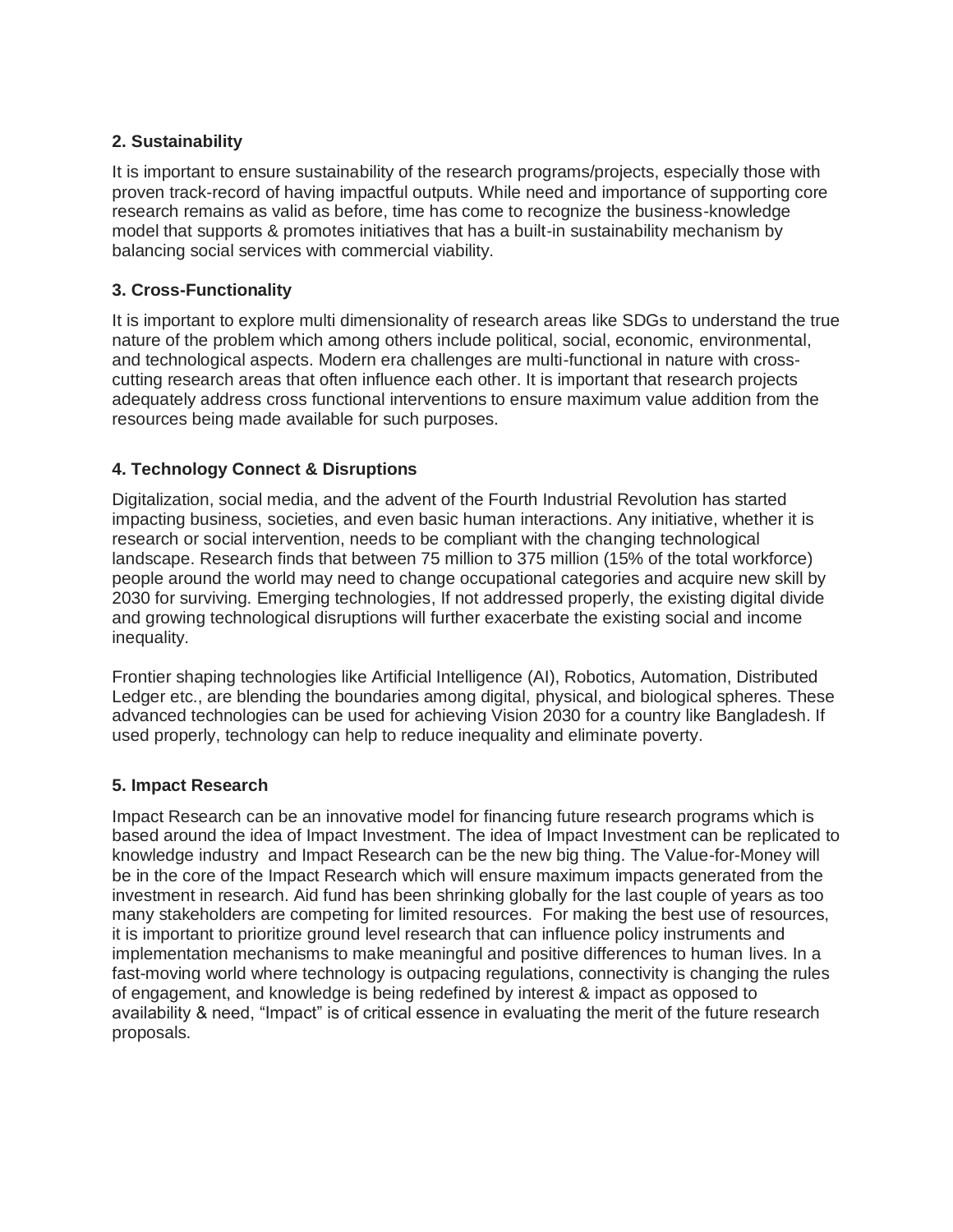#### **Chapter 6: Expected impacts**

The whole-society approach can integrate stakeholders from different interest groups in a functioning platform where each of the parties will play their distinctive role and at the same time will work together to complement each other. A synergistic approach will be critical to achieve the targets for Bangladesh.

In the short-run, the focus should be on developing policies and strategies keeping the focus on sustainable development. It is not possible to achieve the goals without effective, comprehensive, and inclusive policies. Bangladesh can form strategic relationship with other developing and developed countries to understand how they are tackling the development challenges. The research community can play a vital role here to explore development conducive policies, compare those with other countries from similar socio-economic context, and advocate those policies to the policy makers and other stakeholders from Bangladesh. Research community, under the SDSN Bangladesh chapter, can collaborate with reputed universities and research institutes from around the globe to enhance their capacity and capability on research.

The mid-term target should be to establish several Center-of-Excellence (COE) in the country. These COEs will host focused research on different sustainable goals. Along with the academia and research community, active participation will be there from the private sector as well. Researchers, consultants, academics from the country and abroad can collaborate in these centers to work on different development challenges. Role of these COEs will be to explore the achievements on all the 17 SDGs including the results achieved, the challenges, and what needs to be done to achieve the targets by 2030. If implemented properly, these COEs can help other LDCs and developing countries to attain their targets.

In the longer term, Bangladesh will face several major barriers in the way of achieving the SDGs. The first one is to ensure the sustainability of the results those will be achieved by then. Bangladesh is one of most vulnerable countries in the world due to the climate change related effects. It will be a paramount task for Bangladesh to protect the infrastructure and environment from climate change induced externalities. The second major challenge is to tackle the new wave of changes happening because of Fourth Industrial Revolution (FIR). FIR is disrupting many well-established systems and processes. By the end of the next decade, FIR is expected to impact every segment of human lives. It will be a challenge for the country to cope up with the changing landscape happening due to the FIR. Tailor-made research is required for Bangladesh to understand true nature of these challenges and to explore the solutions as well. The wholesociety approach can play a vital role here providing fact-based evidences to different stakeholders about these mentioned challenges.

## **Chapter 7: Conclusion and Way Forward.**

It is almost 4 years since the leaders of the states around the world adopted SDGs and Vision 2030. Being a signatory from the very beginning, Bangladesh is showing strong commitment to achieve the targets. However, multi-stakeholder partnership is in the heart of the Vision 2030. Without integrating the whole society to the development agenda, it will not be possible to achieve the goals in a resource constrained country like Bangladesh. By facilitating MSP, Bangladesh can expect to achieve SDG by 2030.